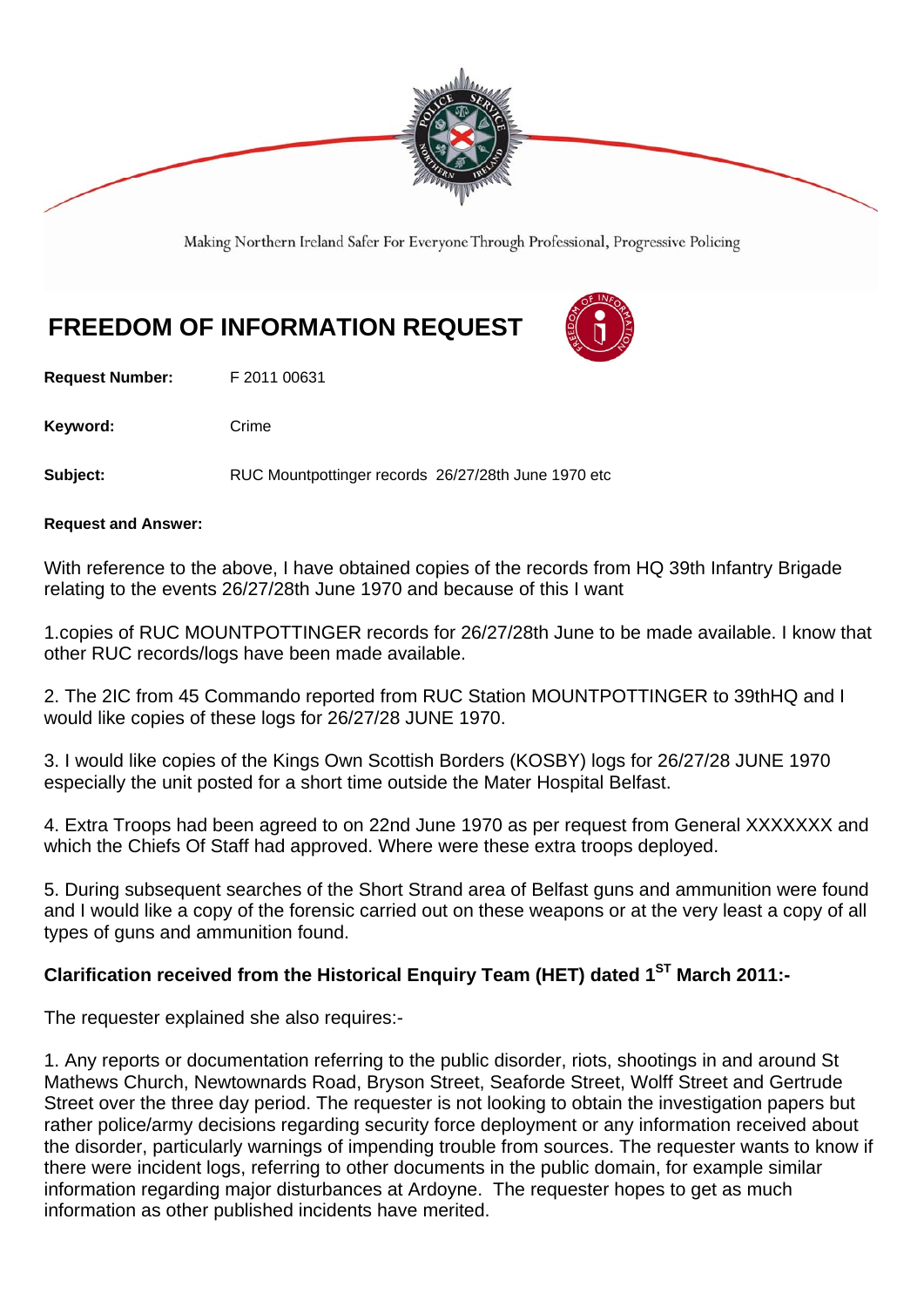2. The requester states that they have obtained records from 45 Commando, who were based at Mountpottinger Police Station. The requester also states that included in that documentation was a record of a communication dated June 27, 1970 from the 2IC to 39 Brigade HQ stating that two informants were in with the Detective Inspector *(she believes this may be XXXXXXX)*. The police had vouched for the informants and they stated there was going to be trouble at 2200hrs. The requester would like the police records if this occurrence. The requester would also like to have copies of any police or army records or incident logs held by police relating to the three days of troubles particularly if informants were involved.

3. The requester states that she has been given Kings Own Borders logs by the regiment and there is a record that a Kings Own snatch squad was sent to the Mater Hospital as a well known Republican, XXXXX had been shot and they were standing by to arrest him. At the last minute they were told to withdraw. The requester would like police records of this incident.

5. Regarding the arms finds the requester is particularly interested in .22 calibre weapons found.

## **Answer**

Your letter dated 28<sup>th</sup> February 2011 was received by HET and it was that department that telephoned you on the 1<sup>st</sup> March 2011. You subsequently provided them with the above clarification. As you are seeking information under the Freedom Of Information Act (2000) (FOI) your request has been sent to this department to deal with.

PSNI would like to point out that, any information released under FOI, is publicly released to the world, not just to the individual requesting the information. At the end of this response, you will find that PSNI also advise that replies under FOI can be released into the public domain via our website @ www.psni.police.uk . For this reason, I have removed any reference you have made to personal details, where applicable, to protect confidentiality.

When considering a request for information under the FOI Act, PSNI must consider the following:

A public authority must still confirm or deny whether it holds the information requested unless the cost of this alone would exceed the appropriate limit. There are two distinct areas in relation to fees contained within the legislation.

The first area is relevant to the initial processing of a request when an authority, when estimating the time taken, can take into account the following four items:

 Determining if the information is held; Locating the information; Retrieving the information; and Extracting the information to be disclosed from the other information.

Section 17(5) of the Freedom of Information Act 2000 requires the PSNI, when refusing to provide such information (because the cost of compliance exceeds the appropriate limit) to provide you the applicant with a notice which states that fact.

It is estimated to determine if PSNI holds or does not hold all of the above requested information regarding question 1 would exceed the "appropriate costs limit" under Section 12(1) of the Freedom of Information Act 2000 which is currently set by the Secretary of State at £450 or 18 hours of work.

As RUC Mountpottinger was demolished at the end of 2010, to locate, retrieve and to extract any reports or documentation referring to question 1 would require approximately hundreds of archived paper records to be located from different areas and searched on an incident by incident, street by street basis for any records relevant to your request. This would be a lengthy exercise and would greatly exceed the cost limit